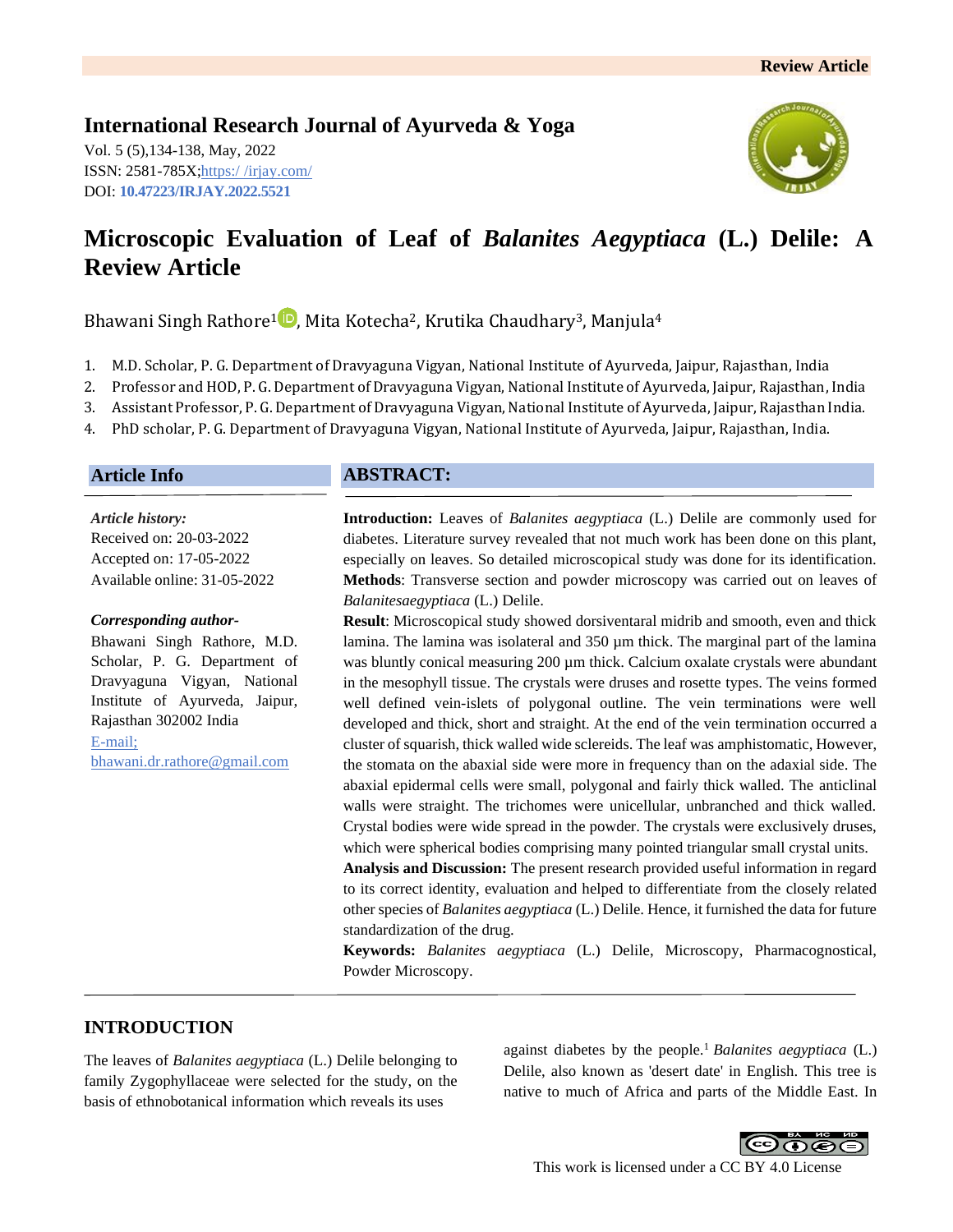India, it is particularly found in drier parts of Rajasthan, Madhya Pradesh, Gujarat and Deccan. This is one of the most common but neglected wild plant species of the dry land areas of Africa and South Asia. The tree can grow up to 10 meters in height with spiny branches, compound leaves and greenish yellow flowers, double root system and pale brown date-like fruits.<sup>2</sup>

It is highly resistant to stresses such as sandstorms and heat waves, and grows with minimal available moisture.<sup>3</sup> Literature has revealed antifeedant, molluscicide, antidiabetic, contraceptive activities and anthelmintic in various *Balanites aegyptiaca* (L.) Delile extracts. The bark, unripe fruits, and leaves of this plant are reported to have anthelmintic, antifertility, purgative and antidysentery properties. 4,5

Literature survey revealed that not much work has been done on this plant, especially on leaves. So, it was worthwhile to validate the folk claim for its therapeutic activity scientifically. Its detailed pharmacognostical, and phytochemical and pharmacological studies were done to prove its appropriate identification and rationalize its use as drug of therapeutic importance.<sup>6</sup>

Pharmacognostical studies mainly include study of morphological characters, microscopical characters and powder microscopy. Microscopy method is an important tool in the evaluationof crude drugs which is applicable at various levels such as the authentication of the crude drugs, study of powdered drugs, etc.<sup>7</sup>

Microscopy method allows more detailed examination of a drug which can be used to identify the organized drugs by their known histological characters. It is mostly used for qualitative evaluation of organized crude drugs in entire and powdered form.<sup>7</sup>

## **MATERIALS AND METHODS**

**Plant collection and identification of Plant material (Fig 1: Leaf of** *Ingudi* **with Stem)** The plant leaves of *Balanites aegyptiaca* (L.) Delile were collected from uncultivated fields in and around the Village Renwal of Jaipur District, Rajasthan, India during July-August 2021. The freshly collected leaves were identified and authenticated by CSIR - National Institute of science Communication and Information Resources, New Delhi-110012 (NISCAIR), vide Authentication number: NISCAIR/RHMD/Consult/2021/3836-37-1. **Microscopical Studies**

Utmost care was taken to select the fresh leaf of healthy plant *Balanites aegyptiaca* (L.) Delile. The required sample of fresh leaf with petiole was collected from the plant and fixed in FAA (Farmalin-5ml + Acetic acid -5ml + 70% Ethyl alcohol-90ml). After 24 hrs. of fixing, the specimens were dehydrated with graded series of tertiary-Butyl alcohol. Infiltration of the specimens was carried by gradual addition of paraffin wax (melting point 58-60ºC) until TBAsolution attained super saturation. The specimens were cast into paraffin blocks.<sup>8</sup>Microscopic descriptions of tissues are supplemented with micrographs wherever necessary. Photographs of different magnifications were taken with Nikon Labphot 2 Microscopic Unit. For normal observations bright field was used. For the study of crystals, starch grains and lignified cells, polarized light were employed. Since these structures have birefringent property under polarized light, they appear bright against dark background. Magnifications of the figures are indicated by the scale $bars.<sup>11</sup>$ 

#### **Powder Microscopy**

First of all, the leaves were washed with water and dried it in sunlight for one hour and then it was dried in shade. By the help of wood grinder, the dried leaves were powdered and were passed through the sieve no. 60 for powder microscopy. The leaf powder is boiled with chloral hydrate for 5-10 minutes, and then stained with phloroglucinol, Tolu diene and observed for the microscopic features under high power (40 x).

## **OBSERVATIONS AND RESULTS**

In transverse section, the leaf exhibits dorsi-ventral midrib and smooth, even and thick lamina. The midrib is more or less flat on the adaxial side and slightly conical on the abaxial side. The midrib is 500µm thick. It consists of thin epidermal layers of small thick-walled cells. The cuticles were prominent and uneven. The vascular bundle of the midrib is single, more or less circular, prominent and collateral**.** The vascular bundle consists of wide cluster of narrow thick-walled xylem elements and thin is of phloem located on the lower end of the xylem strand. The vascular strand is surrounded by a thin layer of sclerenchyma sheath. There are also one or two layers of large hyaline parenchyma cells around the vascular strand. The vascular bundle is 200 µm in transverse plane. The vascular bundles of the lateral veins are circular and they do not project beyond the level of the surface of the lamina. (Fig 2)

#### **Lamina**

The lamina is 350 µm thick. It is iso-lateral**,** i.e.; adaxial and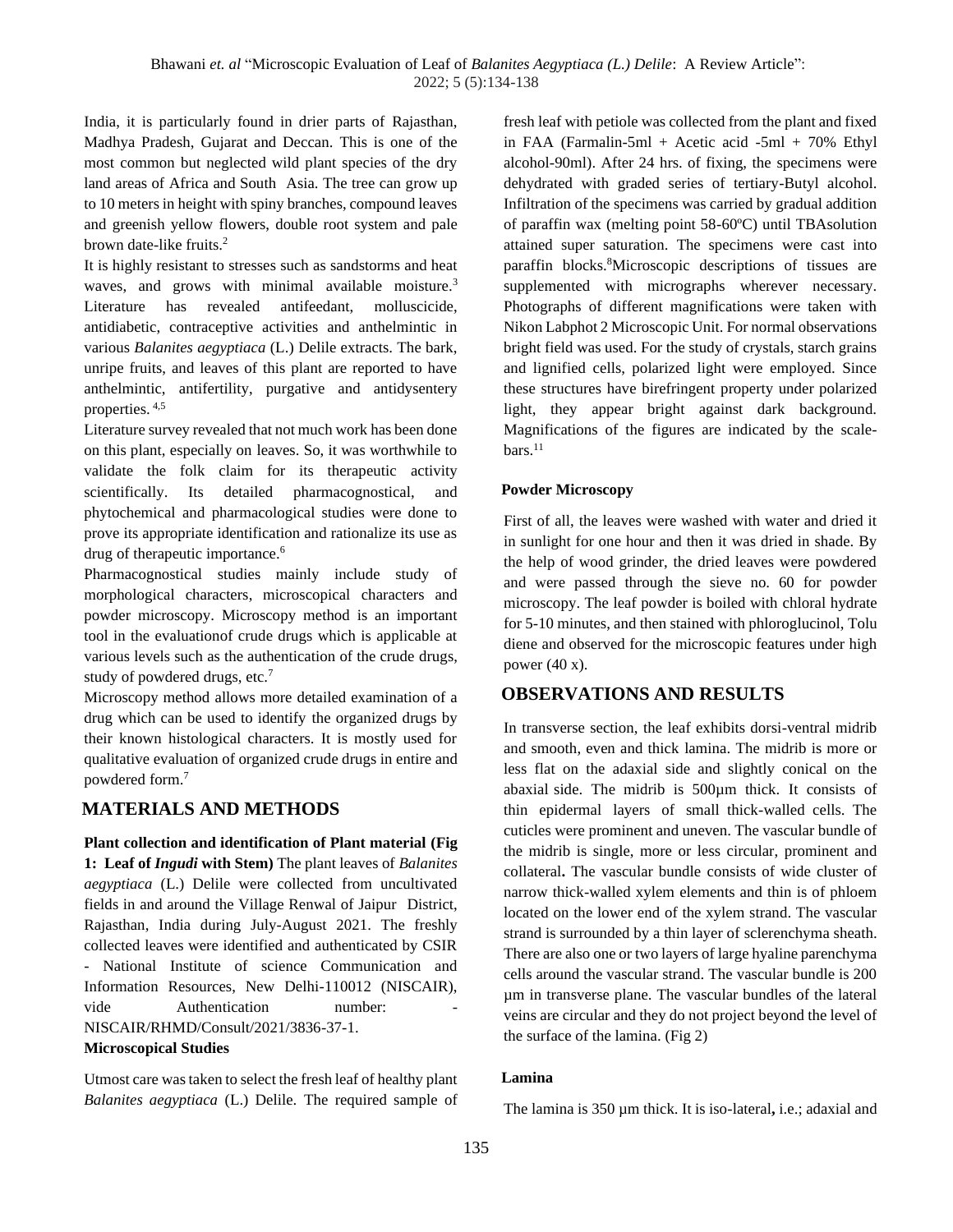abaxial sides are not well differentiated. The epidermal cells on both sides are large and thick walled with thick cuticle. The mesophyll tissue consists of adaxial zone of two to three layers of vertically elongated compact palisade cells. Similar type of palisade cells is also seen on the abaxial part, the abaxial palisade cells are in two layers. The median part of the lamina consists of two or threelayers of spherical, less compact spongy parenchyma cells. The stomata occur at the level of epidermis, the guard cells have short cubicular ledges. The epidermis including cuticle is 20 µm thick.

#### **Leaf margin**

The marginal part of the lamina is bluntly conical measuring 200 µm thick. The structure of the margin is not much different from the remaining part of the lamina. The marginal portion has thick-walled epidermal cells with prominent cuticle. The mesophyll includes adaxial and abaxial zones of palisade cells and median portion of spherical cells and prominent, circular collateral vascular bundles with bundle sheath parenchyma cells.

#### **Crystal distribution**

Calcium oxalate crystals are abundant in the mesophyll tissue. The crystals are druses and rosette types. They are spherical bodies with spiny surface. The crystal bodies are located inside the unmodified ordinary cells of the mesophyll. The crystals are 30  $\mu$ m in diameter.

#### **Venation pattern of the lamina**

The lamina was cleaned and viewed in surface view to study the venation system. The venation is reticulate, the veins are thick and prominent. The veins form well defined vein-islets of polygonal outline. The vein boundaries of the islets are straight and thick. The vein terminations are well developed and thick, short and straight. At the end of the vein termination occurs a cluster of squares, thick walled wide sclereids. They are called terminal sclereids. The sclereids vary from a few to many.

#### **Epidermal cells and stomata**

Epidermal cells and stomata were studied from the paradermal sections of the lamina. The leaf is amphistomatic, i.e.; the stomata occur on both side of the lamina. However, the stomata on the abaxial side are more in frequency than on the adaxial side. The abaxial epidermal cells are small, polygonal and fairly thick walled. The anticlinal walls are straight, the stomata are cyclocytic type.

Each stoma is surrounded by two to three circles of subsidiary cells; each circle consists of about seven narrow rectangular cells. The guard cells are 15×20 µm in size.

The adaxial epidermal cells are thick and straight walled. These are many simple pits on anticlinal walls of the cells. The adaxial stomata are also cyclocytic type.

#### **Epidermal trichomes**

Druse non glandular epidermal trichomes are seen the abaxial surface of the lamina. The trichomes are unicellular, unbranched and thick walled. The trichomes are pointed at the cell inclusions. The trichomes are up to 250µm long and 15µm thick. (Fig. 3)

#### **Veins and terminal sclereids**

Veins with vein islets and Veins terminations are also seen on the leaf fragments. The vein- islets are many sided, and have thick, straight vein boundaries. The vein terminations have characteristic cluster of squarish sclereids with wide lumen and fairly thick walls (Fig. 3).

**Crystal bodies** are wide spread in the powder. The crystals are exclusively druses, which are spherical bodies comprising many pointed triangular small crystal units (Fig. 3).

## **ANALYSIS AND DISCUSSION**

The leaves of *Balanites aegyptiaca* (L.) Delile belonging to family Zygophyllaceae were selected for the study, on the source of ethnobotanical information and Literature survey which revealed that not much work has been done on this plant, especially on leaves. So detailed microscopical study was carried out to prove its appropriate identification. The present research provided helpful information in regard to its correct evaluation and identitification and gave a base to distinguish from the closely related other varieties of *Balanites aegyptiaca* (L.) Delile.

### **CONCLUSION**

The current study provided proper future identification of the plant and will serve as a standard monograph for identification and evaluation of plant. The determination of these characters will help future researchers in phytochemical as well as a pharmacological analysisof this species.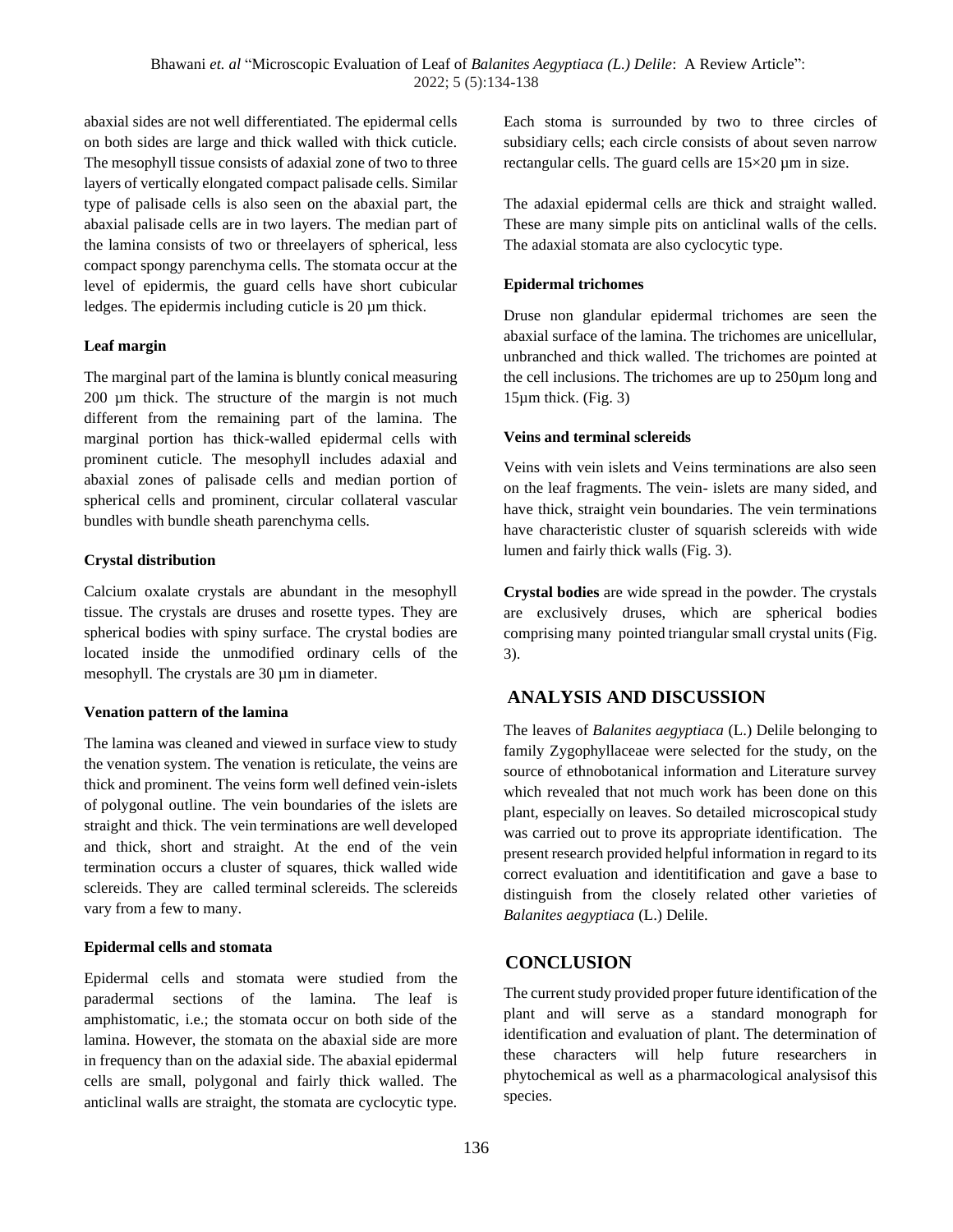# **ACKNOWLEDGEMENT**

The author sincerely thanks to help rendered by Dr Sanjeev Sharma, Director, NIA, Jaipur for providing all the facilities and help during Microscopical study.

### **Conflict of Interest – None Source of Finance & Support - Nil**

# **ORCID**

*Bhawani Singh Rathore*<sup>D</sup>, <https://orcid.org/>

0000-0003-0014-6969

# **REFERENCES**

- 1. KR. Kirtikar; BD Basu; Indian medicinal plants; Lalit Mohan Basu Publications;Allahabad; Second edition, 1: 512-515.
- 2. N.C. Nair; A.N. Henry; Flora of the Tamilnadu; India; Frist Vol.; 1983; Page no.63.
- 3. AM Mohamed; D Wolf; WE Spiess; Nahrung; 2000; 44;7.
- 4. HW Liu; K Nakanishi; Tetrahedron, 1982; 38; 513.
- 5. MM Iwu; Handbook of African Medicinal Plants; CRC Press; Boca Raton; Fifth Volume; 1991;139.
- 6. RN Chopra; SL Nayar; IC Chopra; Glossary of Indian Medicinal Plants; CSIR Publication; Allahabad; Frist Volume; 1956;32.
- 7. CK Kokate; Practical Pharmacognosy; Vallabh Prakashan, Delhi; 4 Edition., 2001, page no. 107-111,123-125,130.
- 8. JE Sass; Elements of Botanical Micro technique; Mc Graw Hill Book Co; New Yark; 1940; 222.
- 9. TP Brien; N Feder; Polychromatic Staining of Plant cell walls byToluidine Blue-O; Protoplasm; 59: 364-373.
- 10. DA Johansen; Plant Micro technique; Mc Graw Hill Book Co.; Newyork; 523.
- 11. K Easu; Plant Anatomy; John Wiley and Sons; New York;767.

**How to cite this article:** Rathore BS, Kotecha M, Chaudhary K, Manjula "Microscopic Evaluation Of Leaf Of Balanites Aegyptiaca (L.) Delile: A Review Article" IRJAY.[online]2022;5(5);134-138. Available from: [https://irjay.com](https://irjay.com/) DOI link- https://doi.org/10.47223/IRJAY.2022.5521